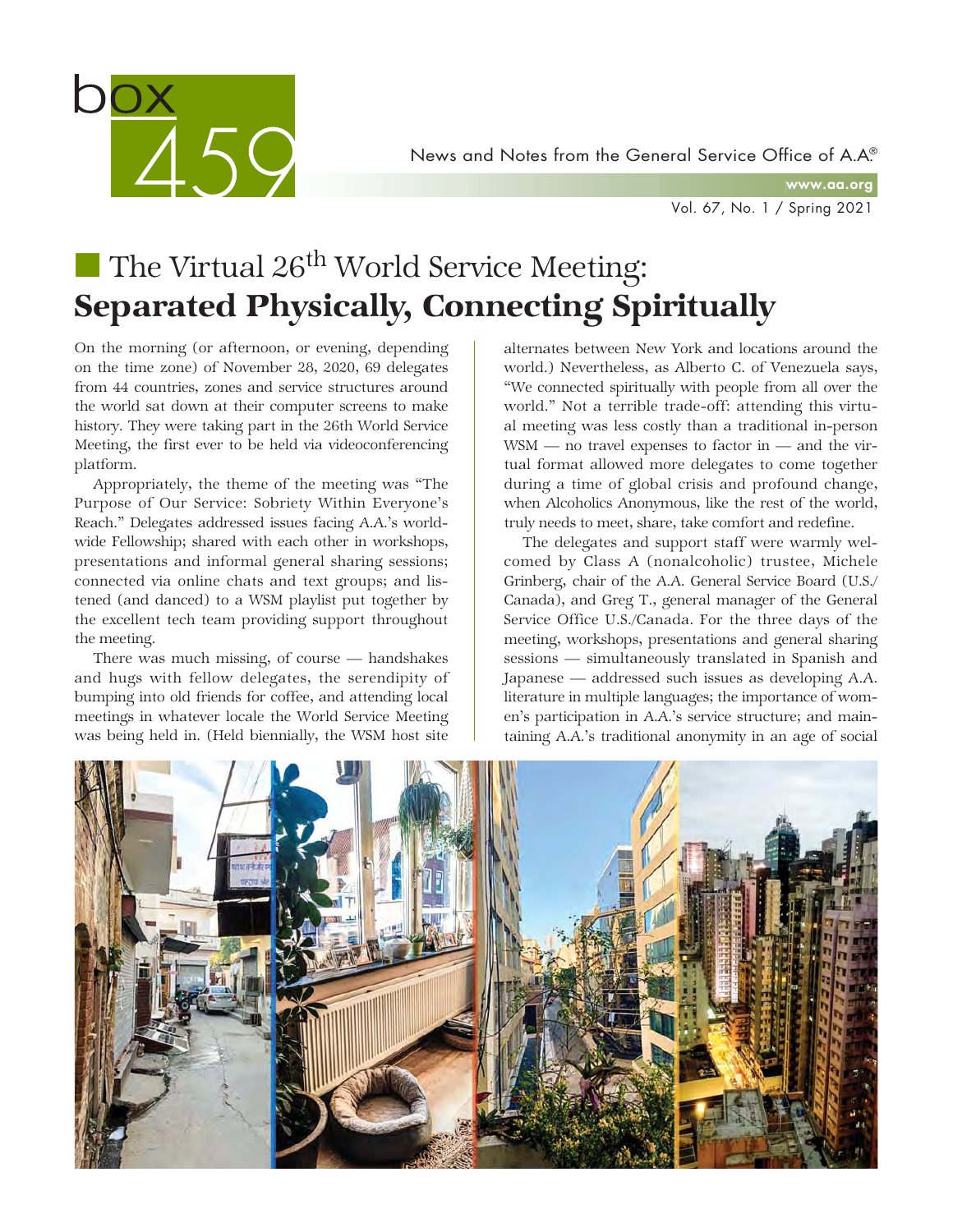*Box 4-5-9* is published quarterly by the General Service Office of Alcoholics Anonymous, 475 Riverside Drive, New York, NY 10115, copyright © 2021 by Alcoholics Anonymous World Services, Inc.

*Mail address:* P.O. Box 459, Grand Central Station New York, NY 10163

*G.S.O.'s A.A. Website:* www.aa.org

*Subscriptions:* Individual, \$3.50 per year; group, \$6.00 for each unit of 10 per year. Check—made payable to A.A.W.S., Inc.—should accompany order. To have issues delivered directly to your inbox, register your email on the A.A. Digital Subscription Service on G.S.O.'s Website.

*Note on anonymity:* From time to time in this publication full names and/or pictures of G.S.O. employees, Class A trustees and other nonalcoholics are used. The anonymity of A.A. members is maintained, as they are identified throughout by first name and last initial only.

media. A strong focus of delegates was on the effect the pandemic has had on Alcoholics Anonymous with respect to members' ability to meet (in person or online) as well as the challenges newcomers face in finding and connecting with A.A. In some countries, the virtual meetings that have become a staple of pandemic-era A.A. elsewhere are not possible due to lack of consistent Internet connectivity. There was the sense that virtual meetings are probably here to stay, even in a postpandemic era, and so the group discussed how these meetings might (or might not) be connected to general service structures.

A full report on the 26th World Service Meeting can be found at www.aa.org. What follows is a sampling of the thoughts of ten delegates. They spoke on this historic meeting itself; the state of A.A. in their countries; and their faith in what Trish L., first-term WSM delegate and trustee-at-large/Canada, calls "the beautiful, universal application of the principles underpinning A.A."

### Nur I.*, second-term delegate, Turkey*

I'm from the city of Izmir, where A.A. was founded in Turkey. There are maybe 4.5 million people in the city, but only one A.A. group. Probably we have a maximum of 2,000 members who are actively in service, in a country of 80 million people. But A.A. is growing in Turkey. In 2018, Alcoholics Anonymous became legally recognized in Turkey. And the Big Book and the "Twelve and Twelve" were retranslated after 30 years.

I have to say that the 2018 World Service Meeting in Durban was probably the best experience of my life and that this virtual one was the second best. In Durban there was a lot of personal contact and local culture, and people welcomed us. They had A.A. meetings and we shared at their meetings. We danced a lot. However, I don't like flying too long or being away from my two kids, so this online experience from New York was a

really excellent compromise. I made an office in my bedroom and locked myself in for three days, and I could feel the A.A. love through the computer screen. We felt safe in that environment at a time during this pandemic when the whole world doesn't feel safe. The technical team did an amazing job. This was proof to the world that A.A. has no borders, no limits.

I chaired the Literature committee and we discussed the International Literature Fund [the "ILF," to which countries contribute to defray the cost of literature for countries unable to finance their own publication]. During the virtual meeting I shared about how important it is to encourage ILF fundraising, and just as I finished I got a message from Publishing Director David R., who said, "Bravo, great presentation! Let's talk about getting your translations approved and then using the ILF to print them!" And this happened online. At an in-person meeting, it would not have happened that quickly.

### Pip A.*, second-term delegate, New Zealand*

I found that I was very excited by the possibilities that the virtual World Service Meeting opened up. We live a long way from anywhere, and I was very aware of the savings we made to the environment by not flying to New York. I thought it was really great. It was very heartwarming and made me feel a lot more hopeful than I thought it would.

We started early with online meetings in New Zealand, and now we have started back face to face. But there are still online and hybrid meetings. I think there is a group of us for whom virtual meetings have become this amazing option. But there are a lot of questions surrounding them in terms of structure. The virtual meeting I go to is very small — ten people but with members regularly coming from overseas, it doesn't feel quite right to have them contribute to our G.S.O. So, we're saying, "Contribute at the next A.A. meeting you go to." In Auckland, which has been shut down more than the rest of the country, physical groups are sponsoring online groups. The big elephant in the room is that people keep talking about online meetings as free, but when you come down to it, somebody's paying a monthly subscription for a virtual meeting platform.

Publishing was my personal high point of the World Service Meeting. In New Zealand we have A.A. because someone sent a copy of the Big Book to a person who was in a psychiatric ward in Nelson, so we hold the literature really close down here. We love some of these new books that are coming out, especially since over the pandemic, people have been relying more and more on literature, reading more and more.

We are so grateful that we have existing relationships with countries overseas. Covid-19 hit us last in New Zealand. So, we were able to ask Japan, Germany, Italy and China about how we continue carrying the message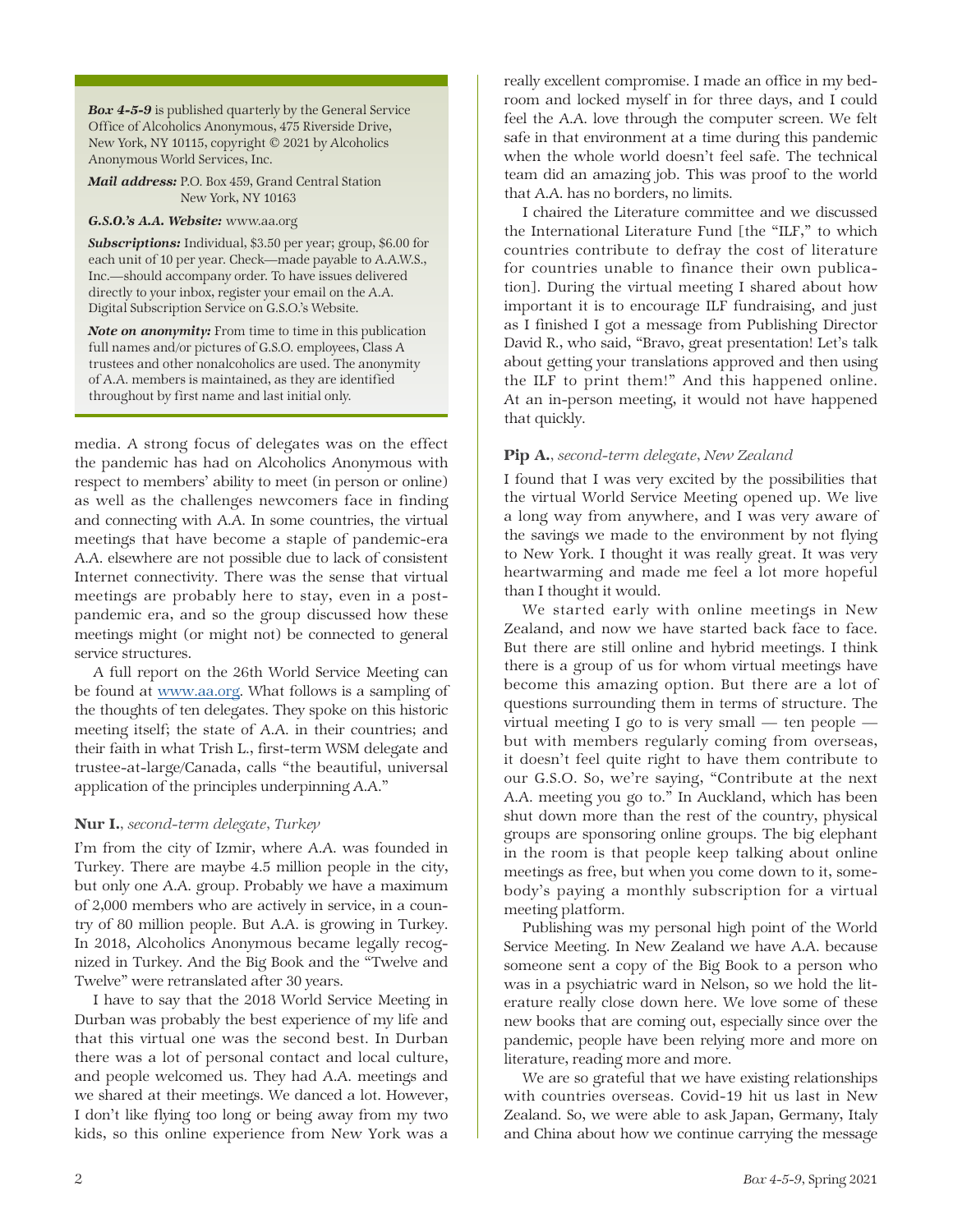

and maintaining the Traditions. It was extremely helpful. In the opposite direction, we were one of the first countries to return to face-to-face meetings, and people have asked us how we did that. It just shows that we really are a global community.

#### Newton P.*, second-term delegate, trustee-at-large/U.S.*

You see different levels of A.A. presence all over the world. Within our own zone, there are definitely a lot

# " I could feel the A.A. love through the computer screen. "

Nur I.*, second-term delegate, Turkey*

of areas for us to carry the message, particularly in the Caribbean. For my whole term now, we have been trying to get an A.A. data map on our website to impart the idea geographically of where and to what extent A.A. is present in these 180 countries — the old saw of a picture being worth a thousand words.

The main theme at the WSM was how to deal with this pandemic and the effects that it has had on A.A. One of the questions the delegates talked about in terms of virtual A.A. meetings is how they might fit into their general service structures. My area in North Carolina is putting forth a proposal for the upcoming U.S./Canada General Service to make virtual groups with no geographical location a part of our U.S./Canada service structure. But that may be providing a 20th-century solution to a 21st-century problem. Should there be another structure based on service rather than geography? What about groups that don't want to be part of a service structure? There are a number of questions.

We need to disturb the comfortable a bit with respect to A.A.'s post-pandemic future. I think of Bill's description of the attributes of leadership as "tolerance, responsibility, flexibility and vision" in Concept Nine. The latter two are especially needed to meet the challenges of this time.

#### Nana K.*, first-term delegate, Greece*

At the World Service Meeting, I saw people I knew from

the European Service Meeting, and I felt like crying when I saw them again. I have met so many people from all over the world that I never would have been able to meet otherwise. We couldn't have afforded the trip to New York or even the virtual

meeting fee, but the World Service Fund paid for us. We don't like this: we would like to be self-supporting. But in Greece, we have 21 Greek-speaking groups, eight English, two Russian and one Polish, which means we have very few contributions. We sell our books at cost, since we are a nonprofit organization. Part of this is our tax system — we don't have a tax identification number. Publishing Director David R. will give us some information on how to deal with this.

Another issue we have in Greece is that we don't have enough groups of people willing to stop drinking. It's the mentality. Men drink. Men should drink. A lot of people drive drunk, and the laws are not very serious about that. Our PI committee is working on going to hospitals, courts and police stations to speak with doctors, judges and police officers about alcoholism.

I felt comfortable in the virtual meeting at the WSM. When I saw the delegates I knew from ESM, I felt as if we were together in the same room. I got some good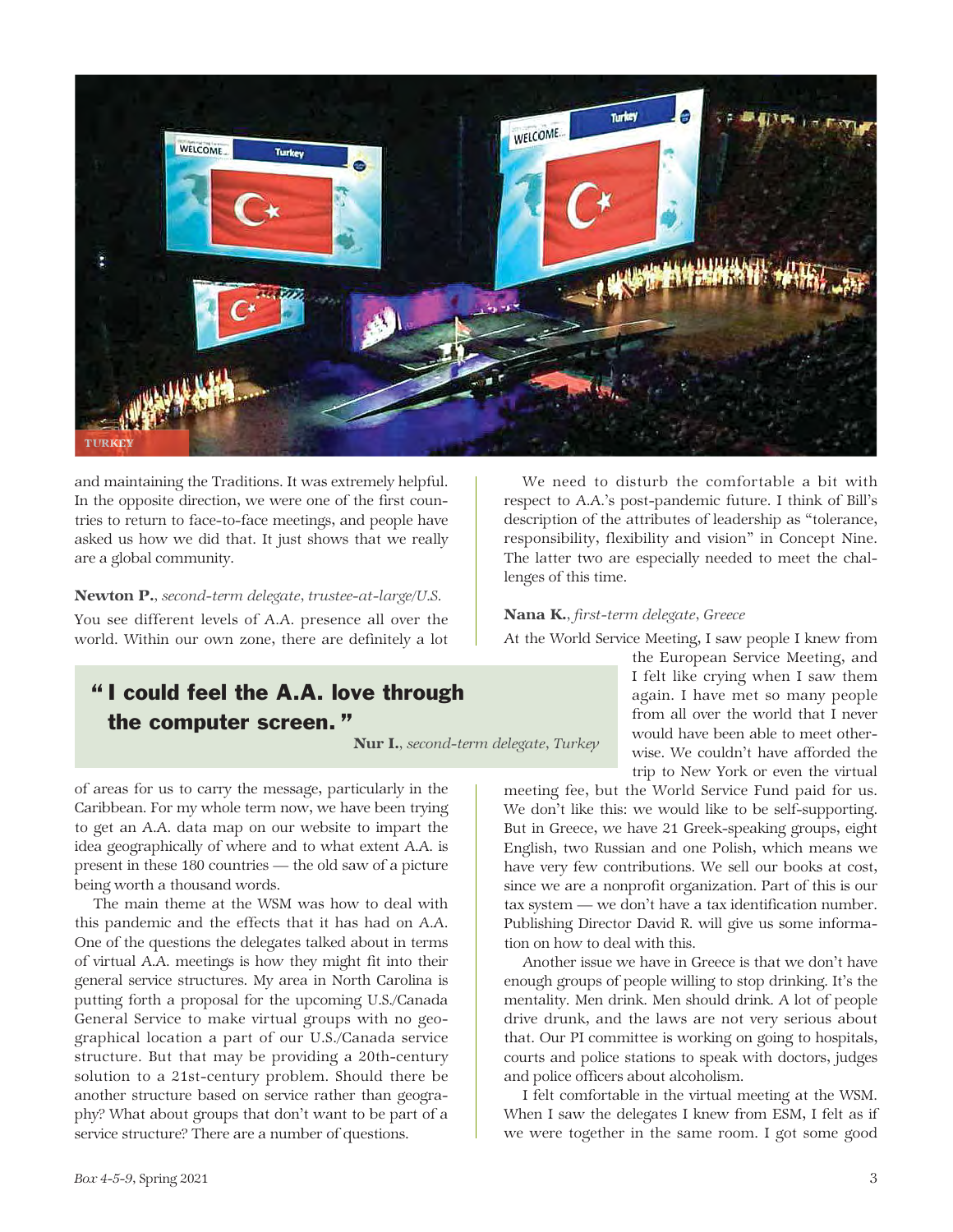

information in the women's mobile chat/voice group, which was set up by Tatjana R., the Netherlands delegate. We don't have Class A trustees, and so I asked them a lot of questions and received a whole bunch of answers to see how these nonalcoholic trustees work.

When the pandemic is over, we'll return to our normal physical groups, and we'll see who will come back and who will stay online. It's too early to say. But in A.A. we adapt to all situations — it's what we learn. One thing I liked that A.A. trustee-at-large/U.S. Newton P. said was that the group conscience is what rules, above all — not the trustees, not even God.

### Tatjana R.*, second-term delegate, Netherlands*

The World Service Meeting was a very good experience. The only difference was we weren't live. I'm a big videoconferencing fan. I see virtual meetings as a portal that can bring us anywhere we want to go. We've been catapulted from 1950 to 2020 in about nine months. And it works. It helps keep you sober. It was very good to see all the other countries represented and to see people I knew from the 2018 Durban WSM — to hear their stories and learn what is going on in their country. I started a women's group on mobile chat/voice with South African delegate Helga and got women delegates' phone numbers to discuss problems. There are about 17 women and we talk every day. Currently we've been talking about Class A trustees — where you can find them and what they can do for A.A. in your country.

But we've also been talking about the issues women alcoholics face. I had a sponsee who committed suicide on Christmas Day 2018. I wonder what would have happened if she'd been able to talk to women in A.A. from

another country who might have been able to help her. You can't make the problems confronting women go away. But you can talk about possible solutions.

#### Toby D.*, first-term delegate, Denmark*

I got into general service because for the first year of sobriety, my home group didn't have a G.S.R. With a requirement of one year of sobriety, I thought, why not? So, I jumped straight into it once I had a year. One of the old-timers gave me the thumbs-down — "Don't do it!" — but I did. In Denmark we are lacking people to join service, and if we put in a principle of rotation, who will rotate in? We were 30 people in a room, but somehow we found a consensus. And it was good for me to learn that you can listen, and actually hear what other people are saying.

The WSM virtual experience was disappointing in some ways. It is very clear that we didn't have time to go into depth in the discussions. The tech team did a strong job. But people are not used to it and it takes time. And when you have a deadline, you rush to the goal and perhaps do not reflect as much. Mostly what was missing were the casual conversations — where you sit at dinner and just talk. That's what I enjoyed at the European Service Meeting. When you talk, you hear something and think, oh, that's just what I was thinking.

At the WSM we were wondering about where these online groups all over the world fit into the service structure. In that regard, I shared that sometimes people who are in service create problems or challenges that are not really there. I believe that before deciding on how to fit these groups into the overall structure, there should be an expressed need or desire from the group to be part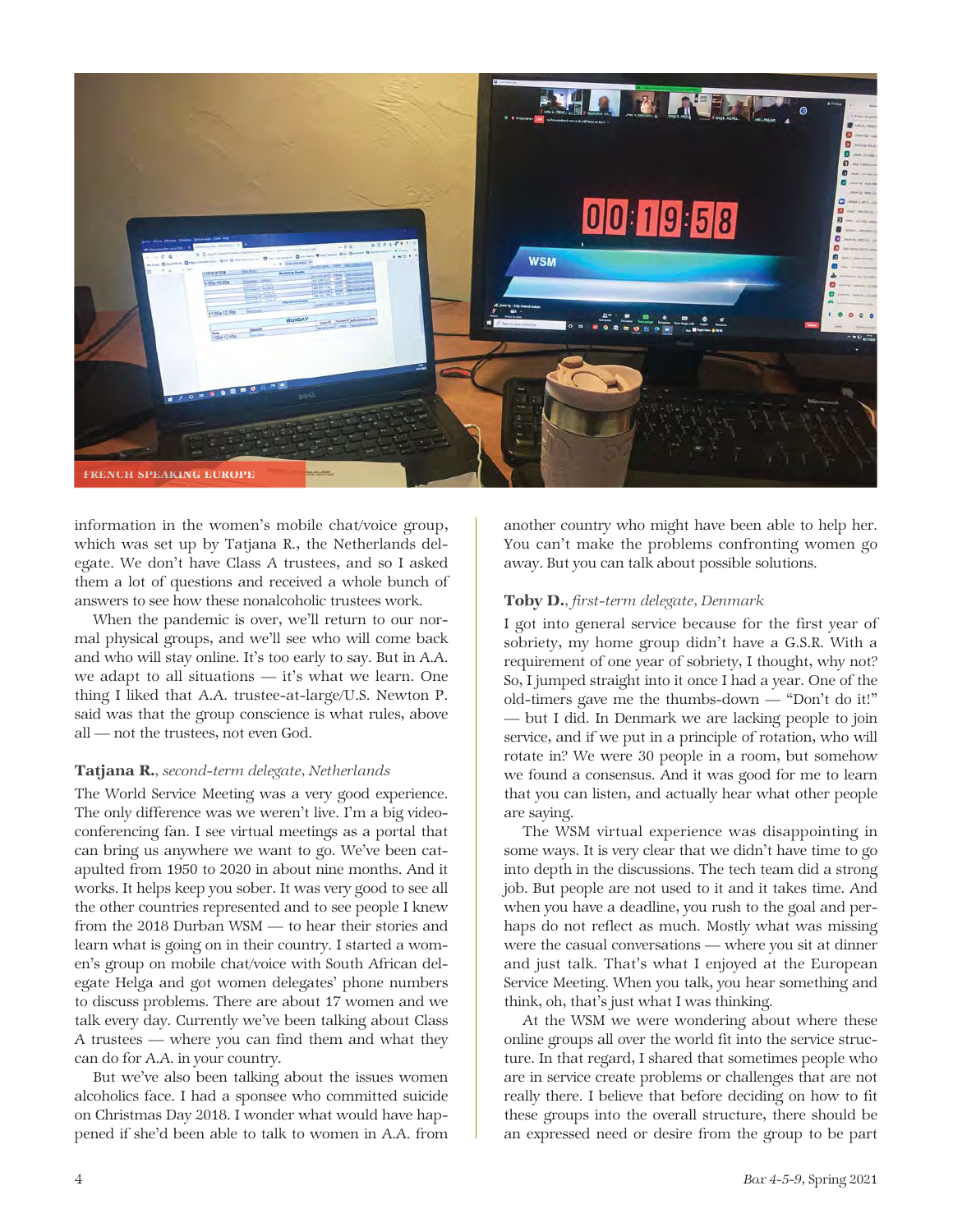of the structure: if there is no need or knowledge of a structure, then it's pointless to discuss where they fit into one. I do think we are looking to a future with a lot more online meetings and a lot more confusion. For instance, if a representative is elected in one of these groups, what do we do? What if the person elected is in South Africa? Do we provide funding for that individual to come to a Danish service conference?

The big eye-opener for me was that the whole world is affected by this pandemic. You see that the feelings of the Fellowship in each particular country are felt all over the world, and it's good to know we are trying to figure things out together.

#### Trish L.*, first-term delegate, trustee-at-large/Canada*

When I first heard that the in-person World Service Meeting had been canceled, there was a deep heaviness in my heart. But I really think the experience of the U.S./Canada structure holding a virtual General Service Conference opened the door to the possibility of holding a virtual World Service Meeting. The virtual WSM wasn't the same as meeting in person, of course, but the heart of service that I saw, heard and felt in all the delegates was inspiring. It reinforced the beautiful, universal application of the spiritual principles underpinning A.A.

There was a lot to be inspired by. As Michele Grinberg, nonalcoholic chair of the General Service Board, mentioned, there were 22 women delegates present, as opposed to only seven at the last WSM. What struck me was that, even virtually, some countries had to go to great lengths to participate. How fortunate so

many of us are, with our minimal barriers to access, with our reliable Internet connectivity.

There's a lot of work to be done around the world in understanding the ways we can help A.A. internationally; the connections we make at the World Service Meeting are part of the incredible value it provides. I've always seen a connection between international work and

work with remote communities in our home zone: members in parts of northern Canada share many challenges with members in the far reaches of South America, in terms of remoteness. So, what we also find are our commonalities.

#### Dr. Varoshini Nadesan*, second-term delegate, South Africa [Dr. Nadesan is a Class A (nonalcoholic) trustee from South Africa, a social worker and an academic.]*

I was honored to also serve as first-term delegate to the World Service Meeting for South Africa. Attending the 2020 meeting, albeit online, was a privilege, as it provided an opportunity to learn on many different levels from delegates from other countries.

A.A. South Africa has almost 350 groups. The Covid-19 lockdown restrictions on social contact resulted in temporary closure of face-to-face meetings. The remarkable thing with the lockdown restrictions is that our groups creatively used social media platforms to continue having meetings. However, some groups could not go online due to lack of resources such as Internet access, which is a legacy of apartheid. Members are eager to start group meetings again as soon as government regulations allow for in-person meetings.

As a social worker, I have been trained to conduct therapeutic and counseling groups for individuals with an alcohol dependency. However, I have found that my training did not equip me to effectively assist the person with the dependency. My focus was from a statutory perspective. I came to realize that the A.A. program is different, as it focuses on one alcoholic sharing his or her experiences with another. I became a Class A trustee in 2012, and it was then easy for me to reach out to other social workers nationally to share knowledge about alcoholism and A.A. Throughout South Africa and Namibia, workshops were held with social workers, psychologists, counselors, care workers and other helping personnel. The workshops were specifically structured with a teaching or theoretical component on addiction and alcoholism, followed by information about A.A. as a fellowship. We reached out to A.A. members and groups within specific geographic areas so that social workers knew whom they could contact when they were faced with clients with alcoholic tendencies. During 2020, all workshops with social workers and other helping personnel were held online, with over 800 participating.

# " I see virtual meetings as a portal that can bring us anywhere we want to go. We've been catapulted from 1950 to 2020 in about nine months. And it works. "

Tatjana R.*, second-term delegate, Netherlands*

#### Nigel*, second-term delegate,*

#### *chair of General Service Board, United Kingdom*

I think in the British service structure we were very lucky that we had accepted online meetings a number of years ago, so we were able to steal a march on the Coronavirus. The distances involved in our Continental Europe Region and the sparsity of English-speaking A.A. in parts of Europe is such that online meetings were the only way many people could stay within the Fellowship there. And that has progressed quite nicely I think, and it has enabled us to be available to still suffering alcoholics in areas where A.A. is scarce, and available to those who would have difficulty attending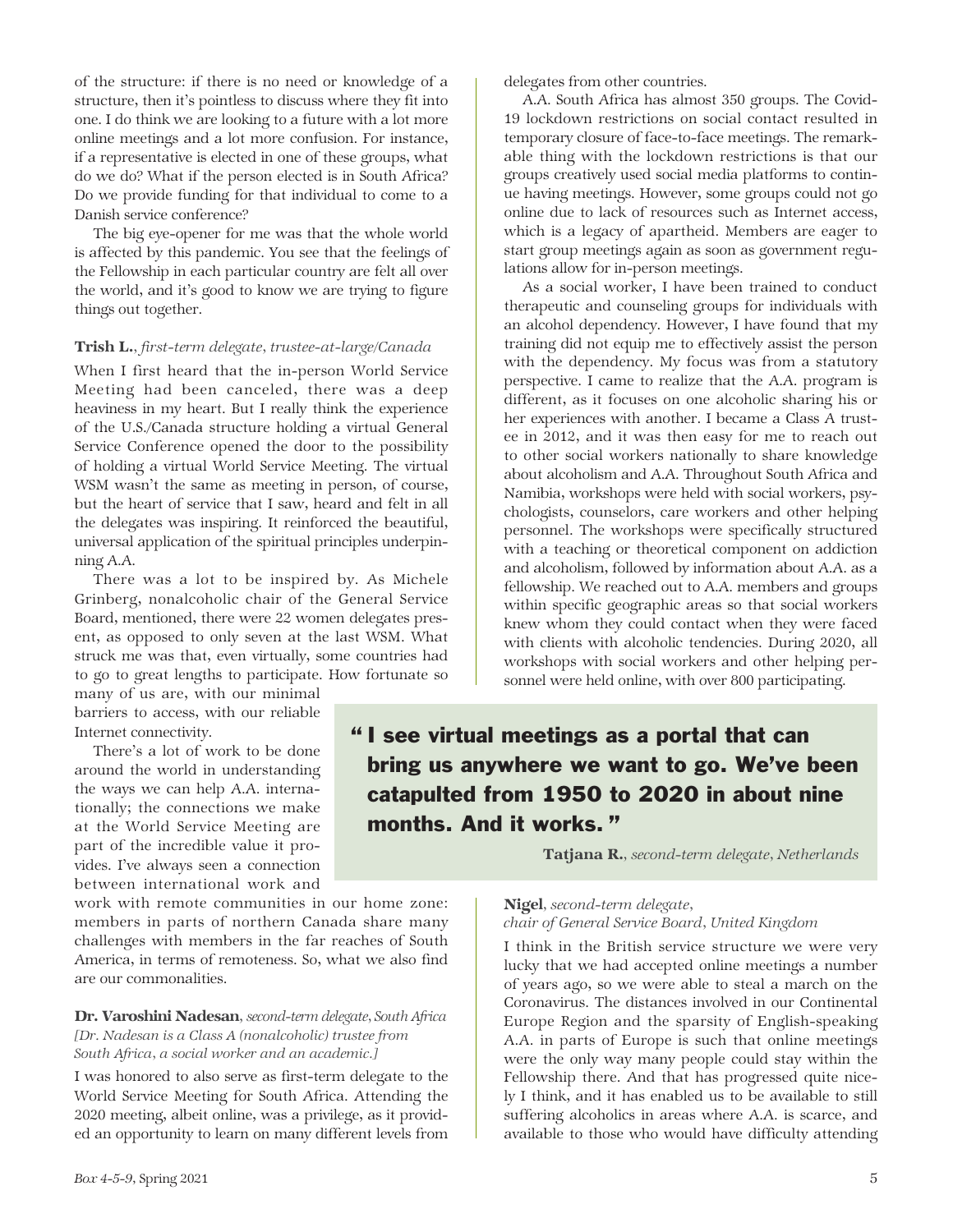face-to-face meetings for other reasons, too.

In Great Britain, our online groups are represented at our General Service Conference through the normal service structure and regional delegates; it's become a part of the norm. We also wrote to our members and Meeting and the virtual conference — were wonderful. The difference this time is that we missed the physical contact — the talking and joking — but we still connected spiritually with people from all over the world. Everything that happened at the meeting impacted me

said, "If you want to make a donation straight to G.S.O., here are the bank account details, here's our online payment account." So that



in a very good way, especially what Newton P. talked about: Concept Nine's discussion of tolerance, accountability, flexibility

is how we go about it, although generally our online meetings now have structured themselves so that they have a means of collecting Seventh Tradition contributions, and that's been going on for some time.

Having said that, I think we should be careful of virtual service meetings, in that I think they're more tiring than face-to-face ones. The coffee breaks, where you normally decompress, are missing. So, I think we probably need to spread a virtual World Service Meeting over a few more days. But I do think the potential is enormous, including the potential for freeing up more funds for doing primary purpose work (and getting people together to look at what primary purpose work needs to be done). There are workshops on how to do all this online workshops about running online workshops! It is a bit frightening, but freedom can be frightening. I can understand some countries saying, "I'm not sure if this is the right way forward; I'm not sure if this is A.A." But I think we can reap great benefits, so long as we are not too intimidated by the system.

## Alberto C.*, second-term delegate, Argentina* For me, both experiences — of the Durban World Service

Newton P.*, second-term delegate, trustee-at-large/U.S.* 

and vision. We have relied on them a lot during the pandemic. The world we live in has given us many new experiences, and these qualities are very important now.

To overcome what we are experiencing today, it is useful to look back to other hard periods in Argentina's history, such as the 1970s, when A.A. overcame challenges and was able to survive. Or, in times such as World War II, when North American Alcoholics Anonymous was able to unite across borders and new groups were born, as we are doing now. In Argentina, we share and cooperate with other Latin American countries, our neighbors: Uruguay, Chile, Brazil, Bolivia and Paraguay. We are sponsored by Central Mexicana de A.A. We share culture with South and Central America.

In Argentina, most of the time we have held virtual meetings because, since March 20 of 2020, we have been under an official quarantine. We have had to ask ourselves, "How do we move forward in a virtual environment while still manifesting the values and conscience of the group?" But we are using the virtual environment to support each other, and virtuality is becoming the new normal. After all, A.A. started with a phone call, so you could say our Fellowship really was born in a virtual environment.

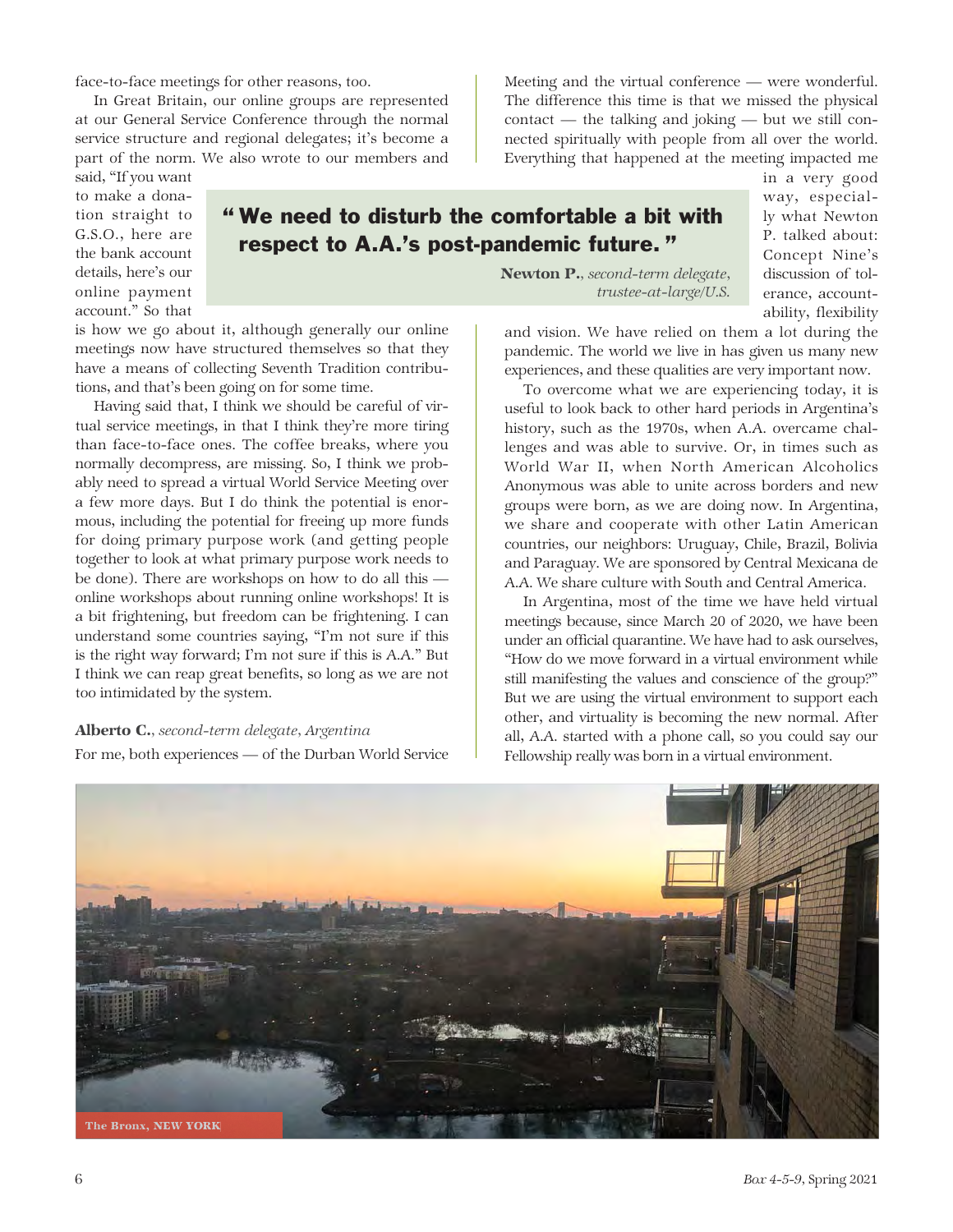# **The "From Mexico to Mongolia": A Conversation with Greg T.**

*Box 4-5-9* reached out to Greg T., who recently completed his term of service as General Manager of the General Service Office after five exciting and productive years in that role, preceded by three years as A.A.W.S. Publishing Director that included elevating the visibility and participation, the creativity and stepped-up professionalism of the Publishing Department. Born in Independence, Missouri, Greg studied philosophy at Yale before moving to the New York area where he began a successful career as a writer and editor.

*Box 4-5-9*: How did you first get sober in A.A.?

Greg: I was living in New Jersey and employed in the book publishing industry in New York City. On July 11, 1986, I was Twelfth Stepped and brought to my first A.A. meeting. I was drunk at the time. Forty-eight hours later, I walked into the South Orange Group, my first A.A. meeting without a drink. And I stayed.

*Box 4-5-9*: That's a historic group, founded by Bill W. and Hank P.

Greg: That's right. Service within the group started at 90 days, so I made coffee, helped with set-up, served as group secretary and held other rotating positions. After a year or two, John S. and Pat R. — the latter a G.S.O. staff member — conspired to pick me out of the herd for other aspects of service, one of them being to chair the South Orange Group's 50th anniversary celebration in 1989. As time went by, I served in other positions, including alternate GSR and Area 44 newsletter editor. After that I served on the Grapevine Editorial Advisory Board, which was my first general service role. I went on to serve as a director on the Grapevine Board and then as a General Service Board trustee.

*Box 4-5-9*: Did doing this level of service give you a different perspective on carrying the A.A. message in any way?

Greg: Yes, and not necessarily just through my participation in general service. I learned to be willing, if asked, to take on tasks and roles at all levels within our service structure. Doing general service work helped me understand how the A.A. program could be supported and how the message could be carried beyond the group level — beyond local and state levels, really — to an international level. General service has also given me an appreciation for the way the General Service Conference has continued these 70-plus years to function as intended: to reflect the group conscience as a whole.

*Box 4-5-9*: You began working at G.S.O. as A.A.W.S Publishing Director in 2013. With your publishing background that seems like a good fit.

Greg: It was. In addition, thanks to my years of service and participating in seven General Service Conferences, I knew a lot of people at G.S.O., so my learning curve wasn't quite as steep as it might have been. By the time I arrived, the world of publishing had changed, and we needed to really get our arms around the importance of data, and of licensing terms and copyright. I'm very proud of bringing David R. [now Publishing Director] into G.S.O. He and I had worked



together previously, and he has been able to bring his considerable skills and creative management to the task of licensing intellectual property. I feel we made a lot of progress. The Board assigned me the responsibility of implementing a redesigned aa.org and a bookstore platform and of bringing out our titles in digital format. We did all that in a year and a half.

*Box 4-5-9*: You became G.S.O. General Manager in 2015.

Greg: Yes. I stepped into the job on October 1 of that year and served until February 2 of this year. One thing I learned about being general manager was that the person in that position has to be very flexible and open to being thrown off track on any given day. The general manager is responsible for working with the A.A.W.S. board and maintaining a strategic approach to legal issues, workflow issues, financial issues. Then you have the responsibility for overall management of the General Service Conference, working with staff and boards to prepare the agenda — a very intense two- or threemonth run-up. And then there's what you might call the ambassadorial function of the job, traveling to domestic and international forums and conferences from Mexico to Mongolia. It's a great gift and a wonderful privilege to represent A.A.W.S., G.S.O. and the General Service Board, and to hear directly from the members of A.A. But this is also hugely time consuming if you have operational responsibilities, which is why I was so fortunate to have a great support team.

With this team, one of the great achievements we were able to put together was the conception, development and publication of the first new A.A. book in decades, *Our Great Responsibility* — a book that is now being quoted, studied and passed from member to member throughout the Fellowship.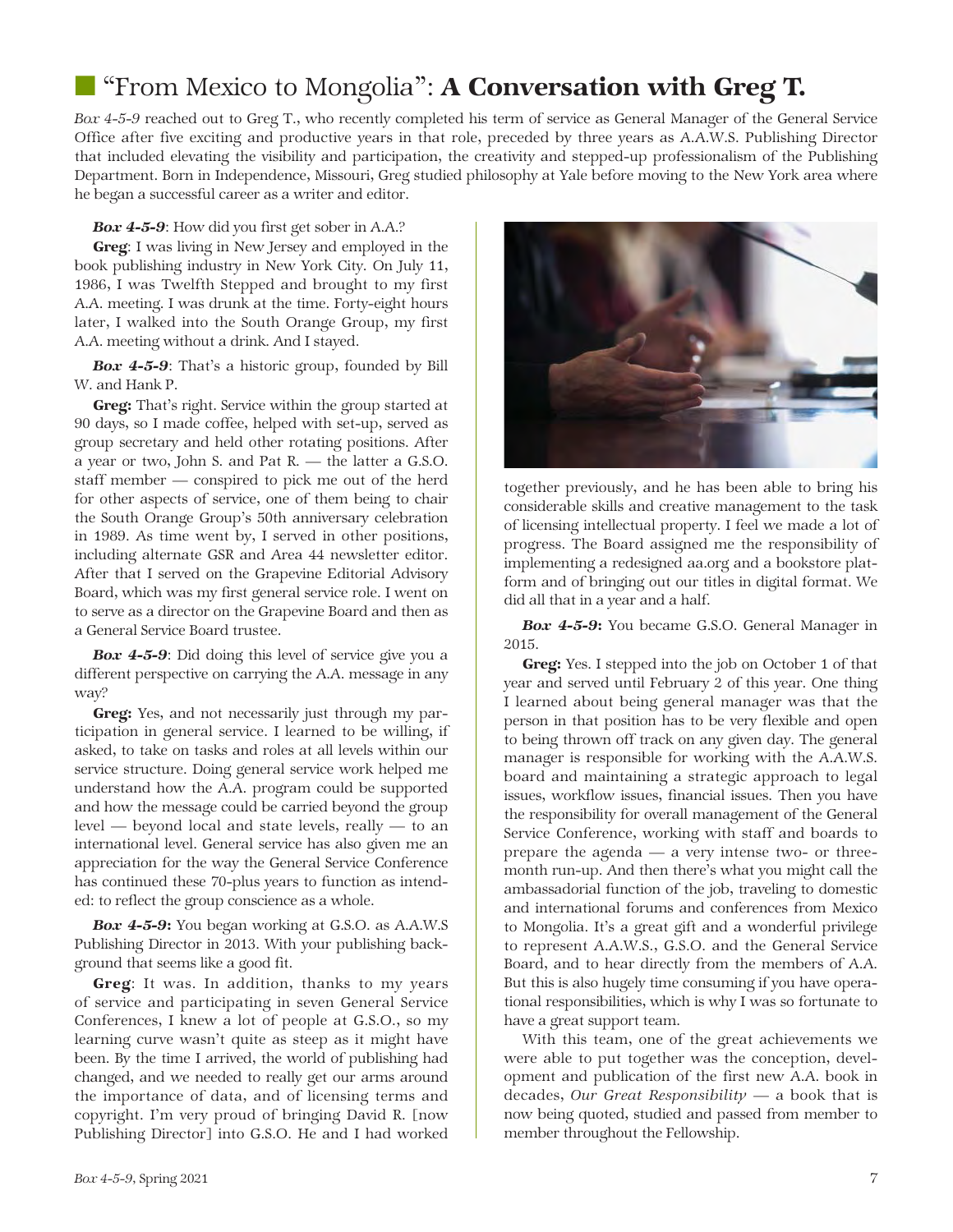*Box 4-5-9*: And then came the pandemic….

Greg: Yes. Early last year, acting decisively, we formed a task force to focus on what was quickly emerging as an emergency situation, with an impending disruption in our ability to communicate with the Fellowship and the possible closure of the office as a nonessential business. From the start, the health and welfare of our employees was our chief concern, followed by service to our members and maintaining business continuity. The Fellowship was looking to us for guidance on how to address situations of all kinds. On top of this, the annual General Service Conference was a matter of weeks away. How would we handle that?

We assessed our technical capabilities — we had a really great tech team — and through the efforts of the entire office we got everyone set up and working from home. We established new ways of meeting virtually, just as the Fellowship was doing. And we planned a virtual General Service Conference in less than eight weeks.

*Box 4-5-9*: Is there a "normal" that Alcoholics Anonymous is going to return to, after all this?

Greg: There is a great hunger for face-to-face meet-

ings, but it's also obvious that being on virtual platforms will change the way we do things in A.A. People are getting more used to purchasing literature and making group contributions online. In addition, I think A.A. has developed a tolerance for online groups and meetings, and I imagine there will be a way to incorporate their representation into the general service structure, as the need does exist. The point is to acknowledge that the process may be imperfect and will likely change over time, but I believe that it will happen.

*Box 4-5-9*: What are you own next steps?

Greg: I've already begun developing two book projects — one nonfiction, one a novel — and I am busy moving these ahead. A digital publisher has asked me to edit and acquire titles, so I'm looking forward to working in that part of the business again.

*Box: 4-5-9*: Is South Orange Sunday night still your home group?

**Greg:** Yes, ever since July 13, 1986. And I'm anxious to get back into the cycle of doing service. In fact, I just took the job of alternate secretary of the group.

# ■ A Trio of New Arrivals at G.S.O.

It's unusual for three new staff hires to land at G.S.O. within the space of a few months. In part this is in response to the number of employees who took advantage of the Voluntary Retirement Incentive Program (VRIP) offered by the General Service Board in the summer of 2020, says Sandra W., Director of Staff Services. "When we carefully assessed our needs with the support of management, we realized this is what was needed. We received many resumes and undertook a stringent interview process and these three rose to the top." Interestingly, all three new hires are former delegates, experience that has helped them hit the ground running during planning for the virtual 2021 General Service Conference.

Born in the New York City borough of Staten Island and raised in various towns in northern New Jersey, new Group Services Coordinator Craig W. experienced a drinking career that was reckless, brutish and swift. He'd spent time in 17 institutions and was incarcerated multiple times — all by the age of 19, when he found Alcoholics Anonymous on November 28, 1998, in Del Ray Beach, Florida. "I was homeless in Delray Beach during early sobriety," he says, "but I still had the opportunity to be of service and to make the coffee at a young person's group."

Craig, who now lives in Sandy Hook, Connecticut, went on to a successful career managing relationships and building partnerships — all roles, he says, "where communication is essential." Inspired by the self-sacrifice others in A.A. demonstrated early on in his Florida

home group, he threw himself into service at the group level, moved back up north and, due to great sponsorship, worked with Nightwatch in northern New Jersey answering phones for intergroup. Moving again to Danbury, Connecticut, he later became D.C.M. and, ultimately, Area 11, Panel 65 delegate. He has a lengthy service resume in numerous roles throughout the service structure, including NECYPAA XIX 2009 and NERAASA 2018, and has done corrections work in state and federal prisons, including youth facilities.

Craig retired from employment when he was 37 to become a stay-at-home stepfather in his recovery-centered family: his wife and his mother, who lives with the family, are in Al-Anon, and his stepson is in Alateen. But G.S.O. beckoned. After the 2016 General Service Conference, which he attended as delegate, a trustee suggested Craig might be interested in a job at G.S.O., should one become open. Five years later, one did. The time was right, Craig applied and was hired as Group Services Coordinator on November 16, 2020.

"One thing I can say with absolute confidence, is that all the G.S.O. employees — alcoholic and nonalcoholic — work extraordinarily hard. I used to be so hard on them as a delegate and now I have a new perspective. I've now served in all but one area of the upside down triangle and intergroup and I feel like this has given me the experience and agility to work with A.A.'s groups, intergroups and central offices, including Hispanic and French ones in this new role. I'm also working with area registrars, our internal team on Fellowship Connection,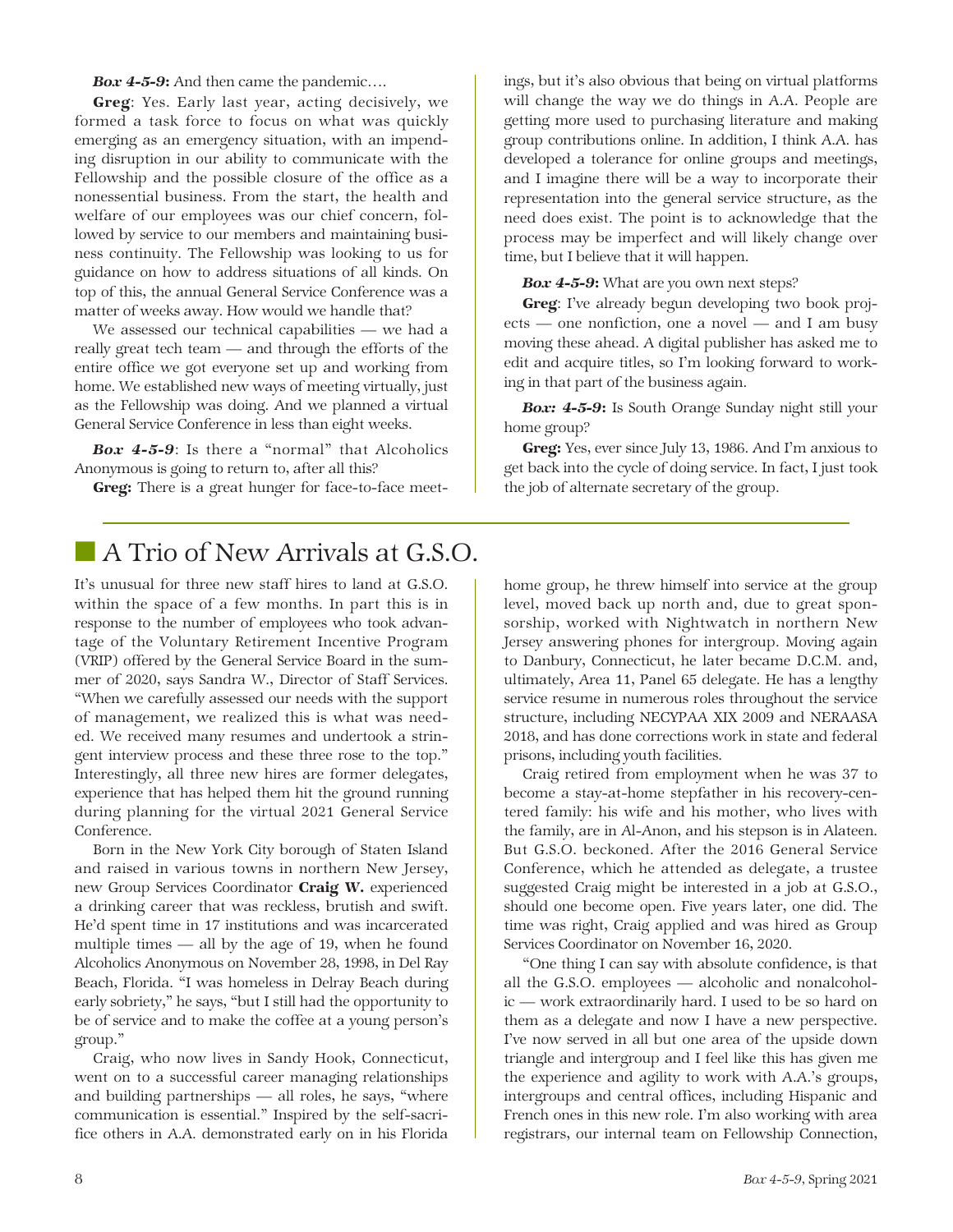the Technology/Communication/Services Committee on the A.A.W.S. board, and several working groups looking at ways to update various pieces of service material. And, most importantly, I'm working with A.A. members. I cannot describe how important that is to me."

Craig recounts the story of a newly sober A.A. member in Georgia who contacted Group Services because he wanted to know how to go about starting a new A.A. group. "He asked for literature regarding cooperating with treatment centers. This inspired a conversation about the Traditions, service and meeting formats. The best part of communicating one on one with members in our roles at G.S.O. is that the more phone calls we get to answer, the more information we receive helps us to help the next alcoholic we speak with. This is just one of the things that makes me really grateful to be a small part of a huge piece necessary for a great whole in this amazing organization."

Amy B., on the Cooperation with the Professional Community (C.P.C.) desk, was born in Lexington, Kentucky, the daughter of a "preacher and a teacher" (her father was the former, her mother the latter). She embarked on her drinking career young, and it only got worse after her father died when she was 13. "By that point, I already knew how drinking could numb my feelings," she says. "I first came in to A.A. when I was 19 because of the court system. I was just going out of obligation and it didn't last." She continued to drink for the next couple of years while attending the University of Kentucky. She kept up with her work and school commitments, but, she notes, "All my values, hopes, dreams and plans were gone."

Then, at the age of 21, she walked into an A.A. meeting on May 31, 1994, and turned her life around. She became a licensed mental health therapist and moved to Greenville, South Carolina, where she worked in a hospice. Because of the early tragedy in her life, she says, "I did not want to work with death and dying or with substance abuse, so of course my Higher Power put me in hospices, where I worked with death and dying every day for 14 years. I had been placed where I needed to be."

At the same time, Amy became an active member of Alcoholics Anonymous, doing service from the group to the district level. She chaired the South Carolina Annual State Convention in 2012, served as Treatment Chair for Area 62, and eventually became the area's Panel 68 delegate.

It was while serving as delegate that Amy began to think she could be "a part of the process" as a General Service Office staffer. She applied for an open position in 2018, but didn't get the job. In the spring of 2020, she moved from South Carolina to Long Beach, Washington, to take a job at a mental health clinic — only to get a letter from G.S.O. in October, asking her if she was interested in reapplying. She began work on December 14, 2020.

Amy says, "I'm a solutions- and goal-oriented thinker. On the C.P.C. desk I get letters from people in treatment, often requesting a Big Book or other resources for when they get out. I provide resources so C.P.C. committees can do their work, whether it's directly with suffering alcoholics, presenting at rehabs or talking to professionals. Downsizing and moving to New York wasn't really on my radar, but I'm grateful for the opportunity to be here and to do this work."

James H., G.S.O.'s newest staffer — date of hire, January 19, 2021 — lives in Corpus Christi, Texas. When he begins his day working remotely on the Regional Forums assignment, he steps into his home office, where all the clocks are set on Eastern Time, thus losing both an hour and a little bit of his sanity at the same time. "When I emerge at the end of the day," James says, "I go back into the Central Time Zone. I will be glad to be in one time zone."

James will get his wish in April, when he and his wife, Cathy, move to Connecticut, along with his Ford pickup and his Teardrop trailer. His road to employment at the General Service Office, echoing that of Amy and Craig, came through service. James took his last drink on December 17, 1993, in Corpus Christi. At the time, he says, "I was in a bad personal relationship and had a job that was crumbling. I thought I needed a 'pause.' I wasn't going to stop drinking; I just wanted people off my case." But James stayed sober and stuck around. He began doing service on the group level — "everything from making coffee to finding speakers" — got a literature-based meeting going, helped out with local intergroup and became Grapevine/La Viña chair for Area 68. (An accountant and a business manager for nonprofits, James didn't think of himself as a writer, but he has published multiple stories in Grapevine.)

Other general service level positions followed. "I was ten years sober before I became a G.S.R.," James says. "I was fascinated from the beginning. A.A. was so much larger than I imagined." James was chosen as a Panel 64, Area 68 delegate and loved serving. "What I really liked was the ability to see how others around the country may do things differently, but we all strive for the same goal, to help the alcoholic who still suffers." While a delegate, he became friends with Patrick C. (current Conference Coordinator), who encouraged him to apply for a staff job, should one become open. And one did — 15 months after James had retired, gotten the pickup and the Teardrop trailer, and toured around the country with Cathy, from Texas to the Dakotas to the Blue Ridge Mountains.

Should he apply? Cathy told him, "How will you know what God wants you to do if you don't put yourself out there?" And thus he ended up, temporarily astride time zones, planning four Regional Forums (the first one in June). "All of this," James says, "is right up my alley. I love to engage people and to get people interacting with each other. I love being a member of the Fellowship, sharing information and learning something new all the time."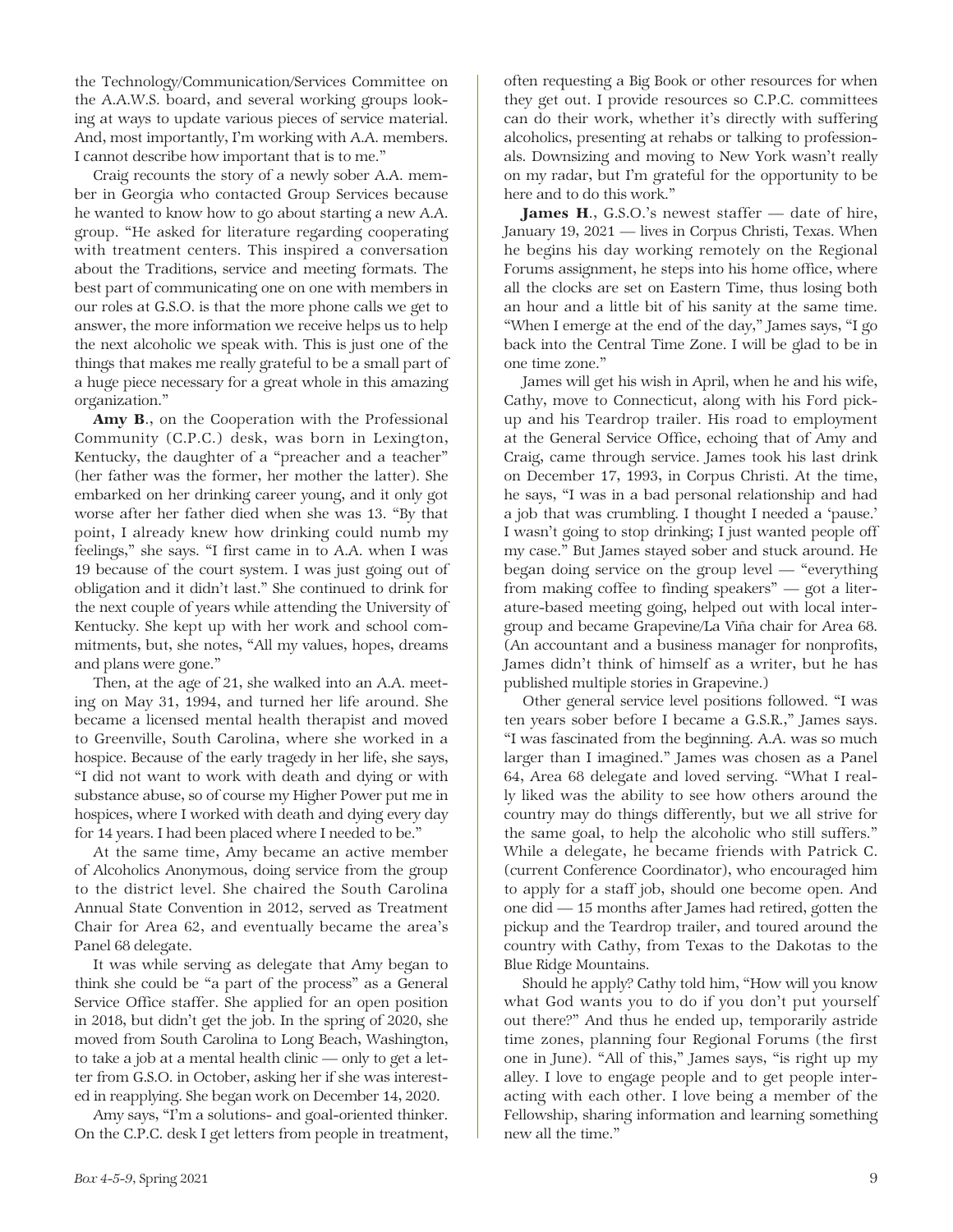# ■ 1st Virtual 57th International Women's Conference Held... Everywhere

On February 18-21, 2021, over 19,000 A.A. women came from all over the world to gather at the 57th International Women's Conference (IWC). They traveled from every corner of the globe — Australia, Lithuania, Japan, Italy, Ireland and Ghana, as well as the United States, Canada and Mexico — and they came in droves. In a final tally, women from 74 countries attended this event — which turned out to be an IWC unlike any other.

The conference was to be held in Charlotte — North Carolina's "Queen City" — at the Westin in the center city, with registration limited to 3,000 participants. But in 2020 the Coronavirus pandemic shut the doors, en masse, of offices, businesses, schools and public spaces around the world, and by the summer of 2020, the members of the IWC's planning committee realized that they needed to make a decision: Should they fold up the tent and cancel? It turned out that the desire to carry the message of A.A. and the commitment to holding a conference for women in A.A. was too powerful: the International Women's Conference has been held every year without fail since 1965. Besides, anyone listening to sober A.A.s detail the lengths they went to to get a drink knows that alcoholics are, if nothing else, a resourceful crowd, and the women on the committee of the IWC were no different. According to Betty G., the chair of the IWC Charlotte 2021, the women began asking each other if the conference could be done virtually. She relates how Ali S., the 2021 IWC committee's logistics chair, used all of her "Godgiven superior technical talents": "Without her," Betty G. says, "the Conference would not have been as successful as it was." Indeed there was no shortage of "God-given talents" among everyone involved, with the entire team pivoting to figuring out the new platform for the first-ever virtual 57th International Women's Conference.

The IWC committee volunteers began advising attendees to cancel hotel reservations but kept in contact with all guests and speakers while researching how to hold events securely via web conferencing. The committee had some concerns about attendance: would people come to a virtual event? Inviting those already registered was an obvious first step, but the committee had more ideas, too. They combed through the Alcoholics Anonymous directories "Central Offices, Intergroups and Answering Services for the United States and Canada" and "General Service Offices, Central Offices, Intergroups, and Answering Services Overseas." For each office listed that had an email address, conference volunteers emailed information and flyers. They translated new information into Spanish, and procured interpretation services in Spanish, French and ASL for the event. The committee decided that registration would be open and free: no Seventh Tradition monies would be used although members could donate as they wished to defray costs and contribute to conference expenses.

Meanwhile, numerous logistical concerns around registration were addressed. Technical volunteers would be on hand to help any member with connection issues. In addition, in order to ensure registrants' anonymity, email links with instructions would be sent to those who asked to register. Those links would connect registrants face to face (via device) with volunteers who would finish the registration process and answer any questions. Only then would registrants receive a second email containing entry information, links to the various events, and a program.

The response was enormous. For many, seeing a friendly A.A. face during the registration process helped to allay fears about attending a virtual conference — How do I participate? What if I have problems? Indeed, not only did the interaction ensure anonymity and safety, but it also served as the warm welcome a member might get from a friendly greeter at the door of an A.A. meeting. During the weekend of the conference, an additional 2,000 people registered. In all, over the third weekend in February 2021, a total of 19,000 women settled in at kitchen tables, desks, couches and countless other venues around the world to connect with each other on tablets, desktops, laptops and smartphones. It was reported that some participants even showed up in their slippers and pajamas.

Once it began, the conference was conducted in much the way it would have been conducted on the ground except participants had to make their own coffee and bring their own ice cream. Attendees could select from their programs any events or meetings they wanted to attend. Meeting topics such as "Why Am I Taking Your Inventory?" and games such as "Dysfunctional Family Feud" encouraged insight and laughter. Other meeting topics included "It Ain't the Caboose that Kills You" and "Pearls of Wisdom … Oldtimers." Experience shared by women during speaker meetings throughout the conference exemplified A.A.'s primary purpose of carrying the message to the alcoholic who suffers. In between, A.A.s streamed into a sizeable selection of meetingsbefore-and-after-the-meetings in the hospitality room throughout each day. Yoga and meditation in the morning provided balance to ice cream karaoke and dance parties at night. Diverse groups found homes in different virtual rooms, including the Young People in A.A. room, the Seniors in Sobriety room, the Trudging Rainbow Road room and the Treatment/Corrections room.

Sharing what it was like, what happened, and what it is like now is a cornerstone of all speaker meetings, virtual or face to face. Cathi W. from Illinois offered her experience, strength and hope on Thursday evening, while Terri K. from Ohio, the speaker on Friday, detailed a love affair with alcohol that began as a young teenager and ended with a car accident and a lengthy prison sentence. She addressed a painful, almost unthinkable question: "How do you make amends for a death?" On Saturday night, Deborah K., from North Carolina, related how she "lied when [she] didn't have to lie," noting, "I was a chameleon." She then detailed a life in sobriety marked by love,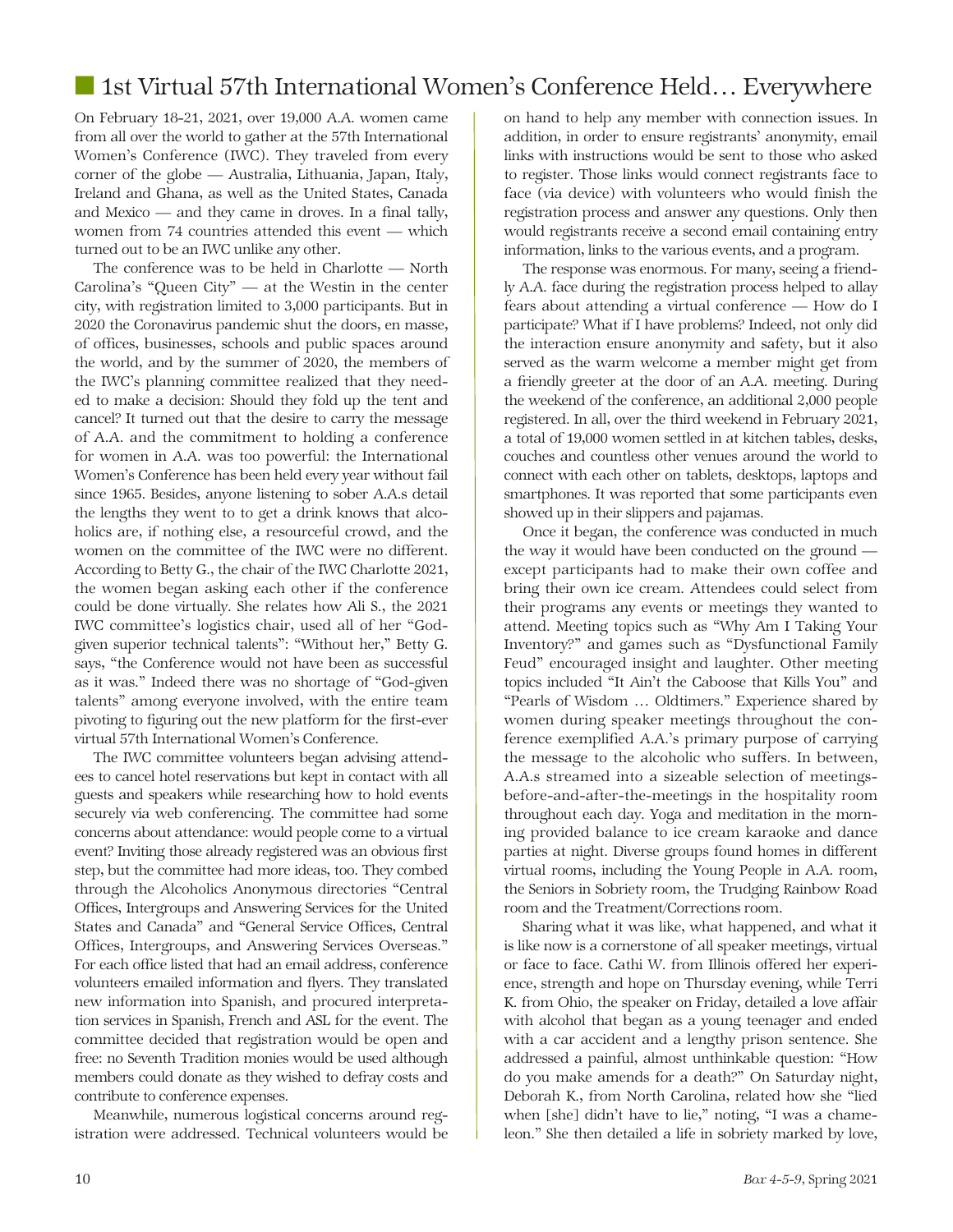service, challenges, hope and freedom, adding, "One of the most powerful freedoms has come from service." On Sunday morning, Amy S. D. from Kentucky displayed a fiery strength as she compared the shame and remorse that is the natural companion of booze to the hope, redemption and love she has been blessed with in A.A.

The conference also succeeded in bringing together women alcoholics across the world — and, sometimes, closer to home. In an interesting twist, one Rwandan woman said she was aware of only seven women in all of Rwanda who were A.A. members. Yet, during the IWC, she discovered that 12 Rwandan women were present, so she now knows of five more with whom to "trudge the Road of Happy Destiny" in her homeland.

Since the onset of the Covid-19 pandemic and the consequent switch to online meetings, many have raised questions and worries about whether A.A. can work meaningfully via web conferencing. Can we carry the A.A. message to newcomers virtually? Sharon Y., publicity chair for the IWC 2021, shared that toward the end of the conference's sobriety countdown (beginning with Liz B.'s 68 A.A. years), two women with less than a day of sobriety joined in the countdown. So, does virtual A.A. work? "Yes," she said with certainty, "it does." Indeed, with an event that originally capped its attendance at 3,000 but expanded to 19,000 women, the question of whether people would use web conferencing to seek out A.A.'s solution seems to answer itself.

Whether the "channels of contact" are over the telephone or a WiFi connection, across a kitchen table or in a church basement, the language of the heart is all-embracing and ever-multiplying. Surely it will also be spoken at the next IWC — to be held in person in February 2022, in Santa Fe, New Mexico. And thanks to the success of the 57th IWC, plans include making this event available virtually, too. For more information, visit https://internationalwomensconference.org.

# ■ AA Grapevine Seeks Publisher and Nontrustee Director

AA Grapevine's Corporate Board is seeking candidates for the position of Publisher of the AA Grapevine, Inc. Candidates should be A.A. members preferably with 10 or more years of continuous sobriety with the following qualifications: 10-plus years in a senior leadership/ management position; experience in print and/or digital publishing and distribution, digital content strategy and marketing management; working knowledge of social media; experience with vendors, professional and contracted services; corporate board experience; strong communication and presentation skills; financial acumen; undergraduate degree or higher. Interested members may forward their professional and A.A. service résumés, along with any questions regarding the position, to mirzam@aa.org by June 16, 2021.

AA Grapevine's Corporate Board has started its search to fill the vacancy for one nontrustee director following the 2022 General Service Conference. Basic qualifications: a minimum of seven years of continuous sobriety with a working knowledge of the A.A. service structure; nonprofit board experience; experience with organizational management and finances; and experience with publications media including new communication technologies. The time commitment includes availability to attend four planning meetings as well as three General Service Board weekends, the General Service Conference for one week in April and possible attendance at Regional Forums or other A.A. functions. In seeking applications the Fellowship is committed to creating a large applicant file of qualified persons, which reflects the inclusiveness and diversity of A.A. Résumés should be sent to Janet Bryan, GV Director of Operations at jbryan@aagrapevine.org, by June 30th, 2021.

# ■ Announcement for Opening for Nontrustee Director Position for A.A. World Services, Inc.

There will be an upcoming opening for a nontrustee director position in 2022 for A.A. World Services, Inc. Nontrustee directors are A.A. members selected for business or professional experience that relates to the activities of the corporation. Per the A.A.W.S. bylaws, a nontrustee director can serve up to four successive one-year terms. Full details will be made available through aa.org, the Meeting Guide app news alert feature and in a letter to Conference members and the Fellowship later in the year.

# ■ Opening for Class A (nonalcoholic) Trustees

Following the 2022 General Service Conference there will be openings for two Class A (nonalcoholic) trustees, replacing Hon. Christine Carpenter, of Columbia, Missouri and Nancy McCarthy, of St. Louis, Missouri. The trustees' Nominating Committee asks that trustees, delegates and directors submit any names they deem appropriate as candidates for Class A trustees. Class A trustees are chosen from a variety of professional backgrounds, including accounting, clergy, corrections, education, finance, health care, law, medicine, military, psychology, social work, and science. In seeking applications for all vacancies at A.A.W.S., Inc., AA Grapevine, Inc., and the General Service Board, the Fellowship is committed to creating a large applicant file of qualified persons reflecting the inclusiveness and diversity of A.A. itself. Please submit your candidate's business or professional résumé to the Secretary, trustees' Nominating Committee (nominating@aa.org), by July 23rd, 2021.